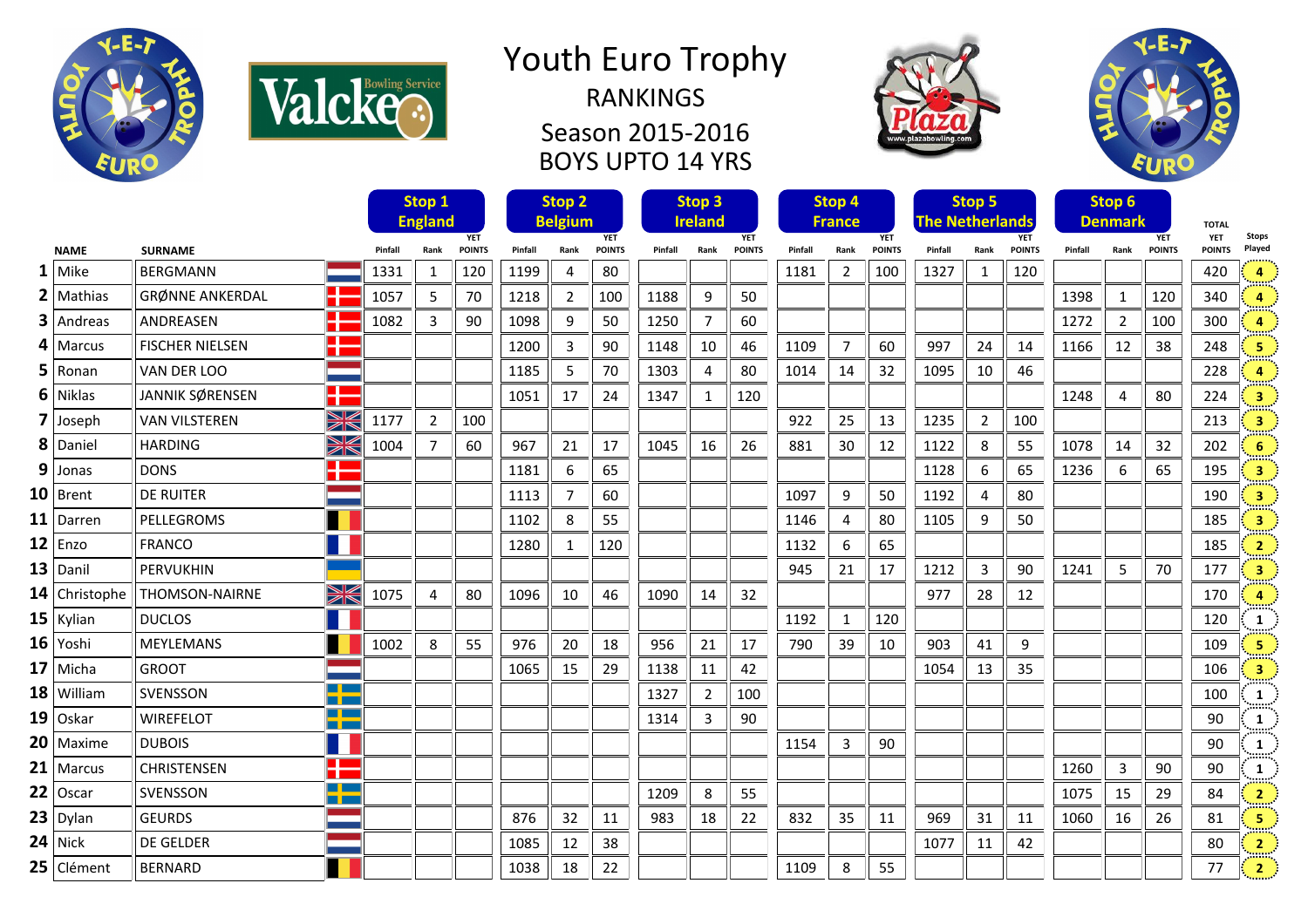| $26$ Kirill    | MEKHANTEV             |                            |      |    |    |      |    |    |      |    |    |      |    |    | 1031 | 17 | 24 | 1206 | 9  | 50 | 74 | 2                                               |
|----------------|-----------------------|----------------------------|------|----|----|------|----|----|------|----|----|------|----|----|------|----|----|------|----|----|----|-------------------------------------------------|
| $27$ Vince     | VAN DER LOO           |                            |      |    |    | 1074 | 13 | 35 | 932  | 23 | 15 | 847  | 34 | 11 | 944  | 35 | 11 |      |    |    | 72 | $\overline{4}$                                  |
| $28$ Jurgen    | VAN DER VECHT         |                            |      |    |    | 1069 | 14 | 32 |      |    |    |      |    |    | 1055 | 12 | 38 |      |    |    | 70 | $\frac{2}{2}$                                   |
| $29$ Robbie    | <b>BOWDEN</b>         | XK                         |      |    |    |      |    |    | 1277 | 5  | 70 |      |    |    |      |    |    |      |    |    | 70 | $\mathbf{1}$<br>mut '                           |
| $30$ Julien    | <b>MAHE</b>           | H                          |      |    |    |      |    |    |      |    |    | 1136 | 5  | 70 |      |    |    |      |    |    | 70 | $\frac{1}{2}$                                   |
| $31$ Alex      | <b>SCHOLEY</b>        | X                          |      |    |    |      |    |    |      |    |    |      |    |    | 1161 | 5  | 70 |      |    |    | 70 | $\frac{1}{2}$                                   |
| $32$ Kenneth   | <b>RAMOS</b>          |                            |      |    |    | 1095 | 11 | 42 |      |    |    |      |    |    | 1035 | 16 | 26 |      |    |    | 68 | $\sqrt{2}$                                      |
| $33$ Thomas    | WALTZER               |                            |      |    |    | 1030 | 19 | 20 |      |    |    | 1070 | 10 | 46 |      |    |    |      |    |    | 66 | $\frac{2}{2}$                                   |
| $34$ Joshua    | GREENGRASS            | X                          | 1014 | 6  | 65 |      |    |    |      |    |    |      |    |    |      |    |    |      |    |    | 65 | $\frac{1}{\ldots}$                              |
| $35$ Callum    | MC KENZIE             | XK                         |      |    |    |      |    |    | 1261 | 6  | 65 |      |    |    |      |    |    |      |    |    | 65 | $\frac{1}{\text{max}}$                          |
| $36$ Harley    | SNIJDERS              |                            |      |    |    |      |    |    |      |    |    |      |    |    | 1126 | 7  | 60 |      |    |    | 60 | $\frac{1}{\sin \pi}$                            |
| $37$ Mathias   | <b>VOETMANN</b>       | ł                          |      |    |    |      |    |    |      |    |    |      |    |    |      |    |    | 1228 | 7  | 60 | 60 | $\frac{1}{2}$                                   |
| $38$ Chris     | <b>LINDBERG</b>       | <b>The Second</b><br>a an  |      |    |    |      |    |    |      |    |    |      |    |    |      |    |    | 1223 | 8  | 55 | 55 | $\mathbf{1}$                                    |
| $39$ Kylian    | JÖNSSON               |                            |      |    |    | 937  | 24 | 14 |      |    |    | 992  | 16 | 26 | 973  | 29 | 12 |      |    |    | 52 | $\frac{3}{2}$                                   |
| $40$ Maxence   | <b>BERNARD</b>        |                            |      |    |    | 797  | 42 | 9  |      |    |    | 1066 | 11 | 42 |      |    |    |      |    |    | 51 | $\frac{2}{2}$                                   |
| $41$ Thomas    | ANGELAKIS             | 罩                          | 974  | 9  | 50 |      |    |    |      |    |    |      |    |    |      |    |    |      |    |    | 50 | $\mathbf{1}$                                    |
| $42$ Enzo      | <b>BERGAMINO</b>      |                            |      |    |    | 1052 | 16 | 26 |      |    |    | 962  | 18 | 22 |      |    |    |      |    |    | 48 | $\left  \frac{2}{\pi} \right $                  |
| $43$ Emil      | <b>HØSTBO</b>         | T٣                         |      |    |    |      |    |    |      |    |    | 930  | 23 | 15 | 929  | 36 | 10 | 978  | 18 | 22 | 47 | $\frac{3}{2}$                                   |
| $44$   Brandon | <b>WILLIAMS</b>       | XK                         | 960  | 10 | 46 |      |    |    |      |    |    |      |    |    |      |    |    |      |    |    | 46 | $\mathbf{1}$<br>mm:                             |
| $45$ Niklas    | <b>BRADE HANSEN</b>   | a pro<br>п,                |      |    |    |      |    |    |      |    |    |      |    |    |      |    |    | 1205 | 10 | 46 | 46 | $\frac{1}{\text{max}}$                          |
| $46$ Reynaldo  | <b>ROWLEY</b>         | XK                         | 878  | 11 | 42 |      |    |    |      |    |    |      |    |    |      |    |    |      |    |    | 42 | $\frac{1}{1}$                                   |
| $47$ Filip     | <b>TORPAGE</b>        | <u>a pa</u><br><u>m an</u> |      |    |    |      |    |    |      |    |    |      |    |    |      |    |    | 1167 | 11 | 42 | 42 | $\mathbf{1}$<br>mm:                             |
| $48$ George    | <b>BOXALL</b>         | XK                         | 863  | 12 | 38 |      |    |    |      |    |    |      |    |    |      |    |    |      |    |    | 38 | $\frac{1}{\text{max}}$                          |
| $49$ Roy       | DE HAAN               |                            |      |    |    | 769  | 45 | 9  |      |    |    |      |    |    | 1035 | 15 | 29 |      |    |    | 38 | $\frac{2}{\pi}$                                 |
| $50$ Kevin     | <b>TAELS</b>          |                            |      |    |    | 967  | 22 | 16 |      |    |    |      |    |    | 1026 | 18 | 22 |      |    |    | 38 | $\frac{2}{\pi}$                                 |
| $51$ Jack      | <b>DOYLE</b>          |                            |      |    |    |      |    |    | 1138 | 12 | 38 |      |    |    |      |    |    |      |    |    | 38 | $\frac{1}{\text{max}}$                          |
| $52$ Kilian    | CHENU                 |                            |      |    |    |      |    |    |      |    |    | 1062 | 12 | 38 |      |    |    |      |    |    | 38 | $\frac{1}{\sin \theta}$                         |
| $53$ Rowin     | VAN MAASDAM           |                            |      |    |    | 912  | 28 | 12 |      |    |    | 928  | 24 | 14 | 955  | 34 | 11 |      |    |    | 37 | $\left  \frac{3}{2} \right $                    |
| $54$ Mark      | <b>DUNNE</b>          |                            |      |    |    |      |    |    | 936  | 22 | 16 |      |    |    | 1020 | 19 | 20 |      |    |    | 36 | $\mathbf{2}$                                    |
| 55 Oliver      | <b>FLETCHER</b>       | X                          | 859  | 13 | 35 |      |    |    |      |    |    |      |    |    |      |    |    |      |    |    | 35 | $\left  \begin{array}{c} 1 \end{array} \right $ |
| $56$ Lorcan    | <b>STAINES</b>        |                            |      |    |    |      |    |    | 1110 | 13 | 35 |      |    |    |      |    |    |      |    |    | 35 | mm:<br>$\mathbf{1}$                             |
| $57$ Hugo      | <b>BONNEFOY</b>       |                            |      |    |    |      |    |    |      |    |    | 1046 | 13 | 35 |      |    |    |      |    |    | 35 | $\mathbf{1}$                                    |
| $58$ Oscar     | SEBASTIAN LUND LARSEN | ٢m                         |      |    |    |      |    |    |      |    |    |      |    |    |      |    |    | 1095 | 13 | 35 | 35 | $\left  \begin{array}{c} 1 \end{array} \right $ |
| $59$ Sean      | O'CONNOR              |                            |      |    |    |      |    |    | 1022 | 17 | 24 |      |    |    | 921  | 38 | 10 |      |    |    | 34 | 2 <sup>3</sup>                                  |
| $60$ Ruben     | KEIZER                |                            |      |    |    | 957  | 23 | 15 |      |    |    |      |    |    | 1012 | 20 | 18 |      |    |    | 33 | $\sqrt{2}$                                      |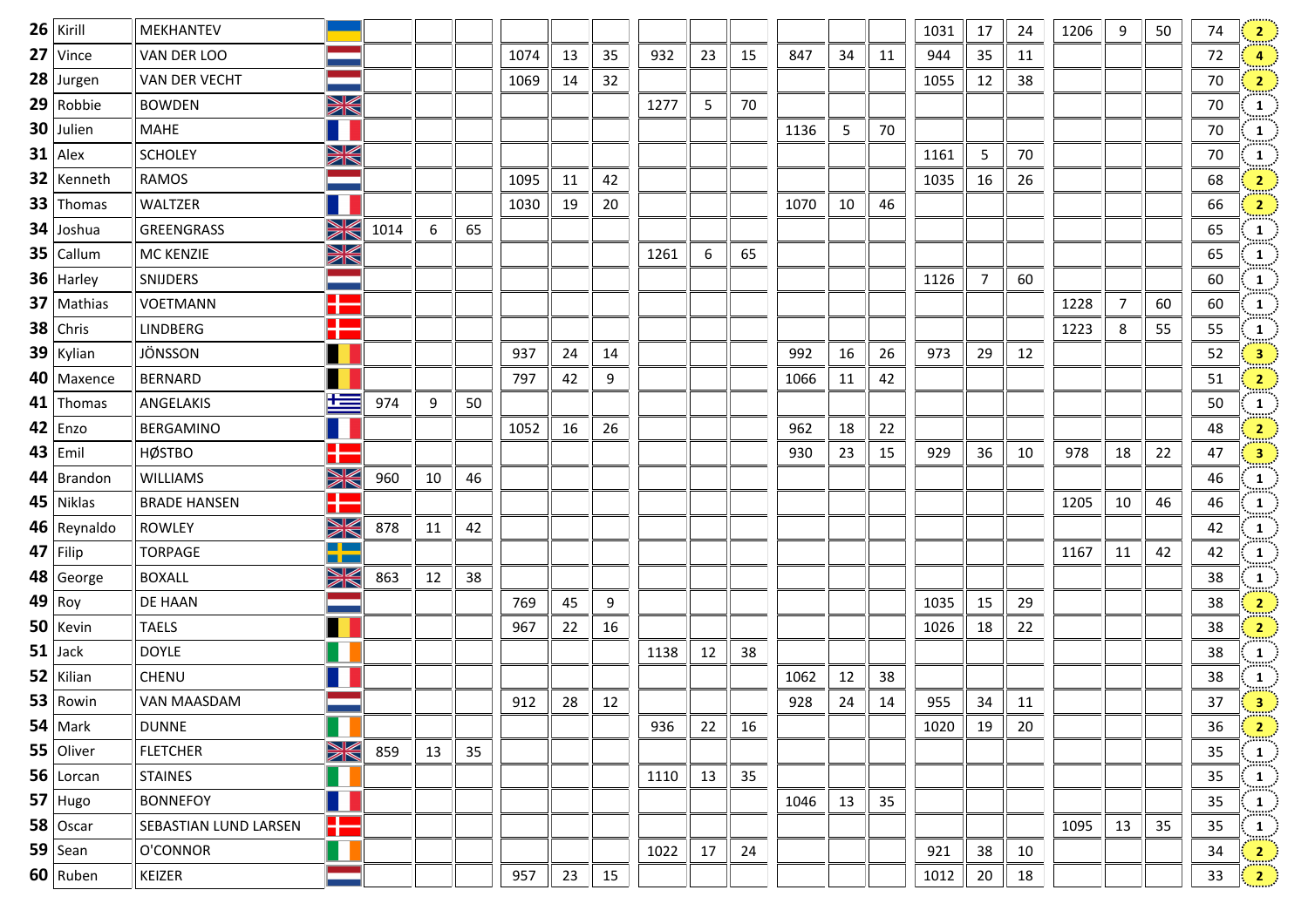| $61$ Liam      | <b>MERTES</b>       |                         |     |    |    | 934 | 26 | 12 |      |    |    | 797  | 38 | 10 | 956  | 33 | 11             |     |    |    | 33 | $\left  \frac{3}{2} \right $                    |
|----------------|---------------------|-------------------------|-----|----|----|-----|----|----|------|----|----|------|----|----|------|----|----------------|-----|----|----|----|-------------------------------------------------|
| $62$   Bailey  | <b>TUCK</b>         | W                       | 814 | 14 | 32 |     |    |    |      |    |    |      |    |    |      |    |                |     |    |    | 32 | $\boxed{1}$                                     |
| 63   Mathijs   | <b>BEVERDAM</b>     |                         |     |    |    |     |    |    |      |    |    |      |    |    | 1045 | 14 | 32             |     |    |    | 32 | $\frac{1}{\ldots}$                              |
| $64$ Kendal    | PARVIN              | W                       | 764 | 15 | 29 |     |    |    |      |    |    |      |    |    |      |    |                |     |    |    | 29 | $\mathbf{1}$                                    |
| 65 Johnny      | <b>FLEER</b>        |                         |     |    |    | 934 | 25 | 13 |      |    |    | 932  | 22 | 16 |      |    |                |     |    |    | 29 | $\mathbf{2}$                                    |
| $66$ Devin     | <b>MERTES</b>       |                         |     |    |    | 872 | 34 | 11 |      |    |    | 831  | 36 | 10 | 829  | 49 | 8              |     |    |    | 29 | $\left  \begin{array}{c} 3 \end{array} \right $ |
| $67$ Sean      | FARREN              |                         |     |    |    |     |    |    | 1063 | 15 | 29 |      |    |    |      |    |                |     |    |    | 29 | $\frac{1}{2}$                                   |
| $68$ Jade-     | CAPLAIN             |                         |     |    |    |     |    |    |      |    |    | 1009 | 15 | 29 |      |    |                |     |    |    | 29 | $\mathbf{1}$                                    |
| 69 Giovanni    | <b>ROTMANS</b>      |                         |     |    |    | 872 | 33 | 11 |      |    |    |      |    |    | 1010 | 21 | 17             |     |    |    | 28 | $\left  \frac{2}{2} \right $                    |
| $70$ Conor     | <b>FEATHERSTON</b>  |                         |     |    |    |     |    |    | 962  | 20 | 18 |      |    |    | 919  | 39 | 10             |     |    |    | 28 | $\frac{2}{\cdots}$                              |
| $71$ Benjamin  | <b>ROBINSON</b>     | XK                      | 742 | 16 | 26 |     |    |    |      |    |    |      |    |    |      |    |                |     |    |    | 26 | $\frac{1}{2}$                                   |
| $72$ Josh      | <b>SCHOFIELD</b>    | X                       | 731 | 17 | 24 |     |    |    |      |    |    |      |    |    |      |    |                |     |    |    | 24 | $\frac{1}{\ldots}$                              |
| 73 Corentin    | <b>CROUZAT</b>      |                         |     |    |    |     |    |    |      |    |    | 980  | 17 | 24 |      |    |                |     |    |    | 24 | $\frac{1}{2}$                                   |
| $74$ Nikolaj   | <b>GRANN MADSEN</b> | E                       |     |    |    |     |    |    |      |    |    |      |    |    |      |    |                | 983 | 17 | 24 | 24 | $\frac{1}{2}$                                   |
| 75   Harley    | SINCLAIR            | WK                      | 662 | 18 | 22 |     |    |    |      |    |    |      |    |    |      |    |                |     |    |    | 22 | $\frac{1}{2}$                                   |
| $76$ Scott     | <b>COOPER</b>       | X                       | 642 | 19 | 20 |     |    |    |      |    |    |      |    |    |      |    |                |     |    |    | 20 | $\frac{1}{2}$                                   |
| $77$ Jack      | <b>BRUTON</b>       |                         |     |    |    |     |    |    | 979  | 19 | 20 |      |    |    |      |    |                |     |    |    | 20 | $\frac{1}{2}$                                   |
| $78$ Matthew   | MEIDLEIN            |                         |     |    |    |     |    |    |      |    |    | 953  | 19 | 20 |      |    |                |     |    |    | 20 | $\frac{1}{\cdots}$                              |
| 79 Benjamin    | W. NØRGAARD JENSEN  | H                       |     |    |    |     |    |    |      |    |    |      |    |    |      |    |                | 928 | 19 | 20 | 20 | $\frac{1}{1}$                                   |
| 80 Charlie     | <b>DUNCAN</b>       | W                       | 596 | 20 | 18 |     |    |    |      |    |    |      |    |    |      |    |                |     |    |    | 18 | $\mathbf{1}$                                    |
| $81$ Charlie   | <b>UPTON</b>        | XK                      |     |    |    | 781 | 43 | 9  |      |    |    |      |    |    | 873  | 45 | 9              |     |    |    | 18 | $\mathbf{2}$                                    |
| $82$ Milan     | <b>SCHEFFER</b>     |                         |     |    |    | 819 | 41 | 9  |      |    |    |      |    |    | 881  | 44 | 9              |     |    |    | 18 | $\frac{2}{100}$                                 |
| $83$ Mika      | <b>GERLA</b>        | $\overline{\textbf{r}}$ |     |    |    |     |    |    |      |    |    | 950  | 20 | 18 |      |    |                |     |    |    | 18 | $\frac{1}{\text{max}}$                          |
| $84$ Melde     | Novak               | Ŧ                       |     |    |    |     |    |    |      |    |    |      |    |    |      |    |                | 876 | 20 | 18 | 18 | $\frac{1}{\sin \pi}$                            |
| $85$ Finley    | <b>DUNCAN</b>       | Ж                       | 511 | 21 | 17 |     |    |    |      |    |    |      |    |    |      |    |                |     |    |    | 17 | $\mathbf{1}$                                    |
| $86$ Luca      | <b>WILS</b>         |                         |     |    |    | 680 | 47 | 8  |      |    |    |      |    |    | 896  | 43 | 9              |     |    |    | 17 | $2 \frac{1}{2}$                                 |
| 87 Mitchel     | <b>DE BROUWER</b>   |                         |     |    |    | 865 | 35 | 11 |      |    |    |      |    |    | 695  | 59 | 6              |     |    |    | 17 | $\frac{2}{\sin \theta}$                         |
| 88 Matthias    | VANDEPOEL           |                         |     |    |    | 830 | 39 | 10 |      |    |    |      |    |    | 783  | 54 | $\overline{7}$ |     |    |    | 17 | $\left  \frac{2}{2} \right $                    |
| 89 Christoffer | <b>SKOV-CASPER</b>  | ╂                       |     |    |    |     |    |    |      |    |    |      |    |    |      |    |                | 855 | 21 | 17 | 17 | $\frac{1}{\min}$                                |
| $90$ Justin    | <b>ARETS</b>        |                         |     |    |    | 862 | 36 | 10 |      |    |    |      |    |    | 705  | 57 | 6              |     |    |    | 16 | $\frac{2}{2}$                                   |
| $91$ Robin     | <b>KEIRENS</b>      |                         |     |    |    | 770 | 44 | 9  |      |    |    |      |    |    | 792  | 53 | $\overline{7}$ |     |    |    | 16 | $\sqrt{2}$                                      |
| 92 Vincent     | <b>BORMAN</b>       |                         |     |    |    |     |    |    |      |    |    |      |    |    | 1009 | 22 | 16             |     |    |    | 16 | $\frac{1}{2}$                                   |
| $93$ Mads      | <b>GODIKSEN</b>     | ł                       |     |    |    |     |    |    |      |    |    |      |    |    |      |    |                | 845 | 22 | 16 | 16 | $\frac{1}{\sin \theta}$                         |
| $94$ Luke      | <b>MALLETT</b>      | X                       |     |    |    |     |    |    |      |    |    |      |    |    | 1000 | 23 | 15             |     |    |    | 15 | $\frac{1}{2}$                                   |
| $95$ Mikkel    | HARDÖ               | H                       |     |    |    |     |    |    |      |    |    |      |    |    |      |    |                | 827 | 23 | 15 | 15 | $\frac{1}{2}$                                   |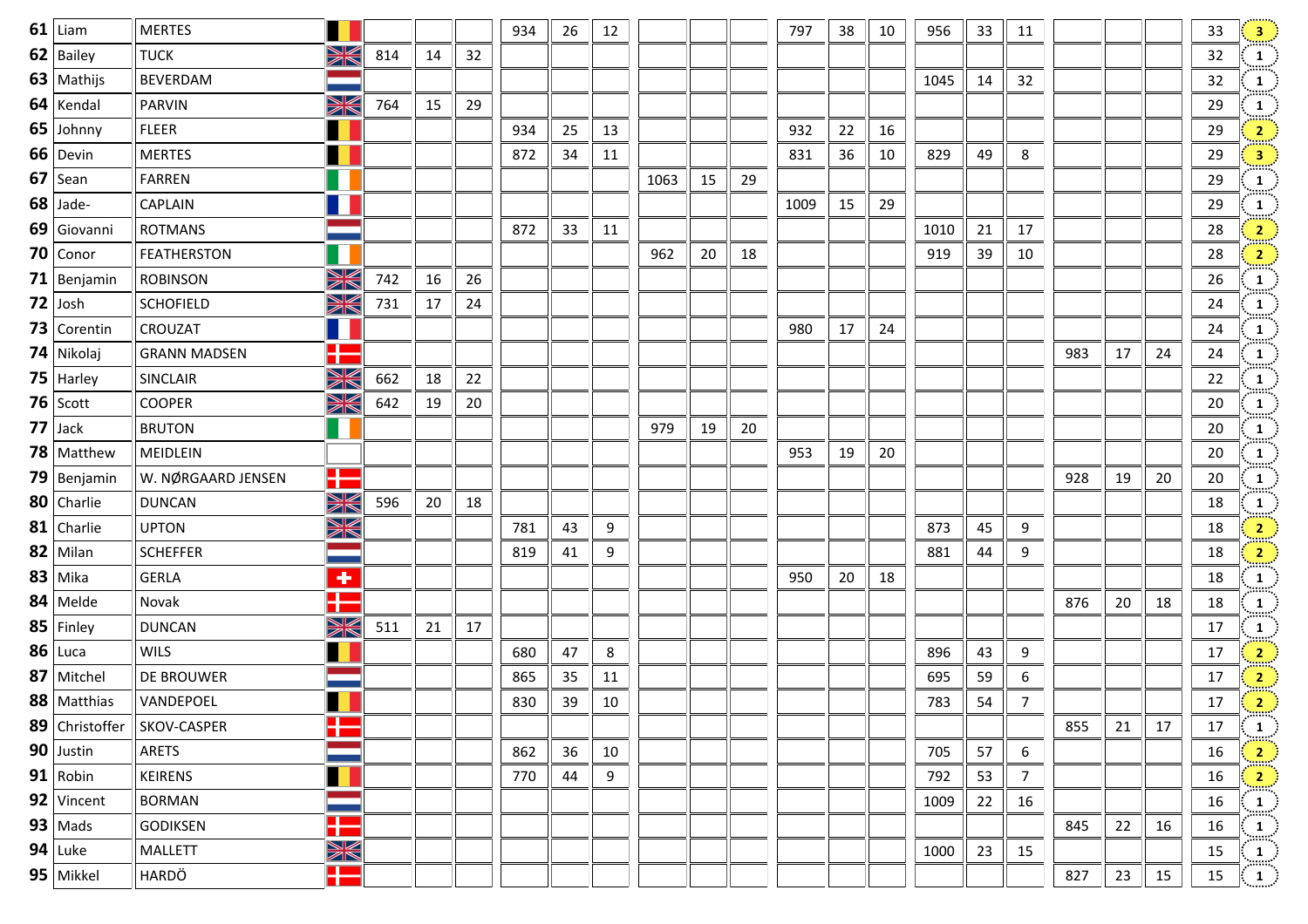|           | $96$ lan       | <b>KENNES</b>           |                                     |  | 598 | 50 | 8              |     |    |    |     |    |    | 659 | 60 | 6  |     |    |    | 14              | $\left \frac{2}{2}\right $                                                                                                                                                                                   |
|-----------|----------------|-------------------------|-------------------------------------|--|-----|----|----------------|-----|----|----|-----|----|----|-----|----|----|-----|----|----|-----------------|--------------------------------------------------------------------------------------------------------------------------------------------------------------------------------------------------------------|
|           | $97$ Sean      | <b>STAINES</b>          |                                     |  |     |    |                | 913 | 24 | 14 |     |    |    |     |    |    |     |    |    | 14              | $\frac{1}{2}$                                                                                                                                                                                                |
|           | $98$ Benjamin  | JØRGENSEN               | H                                   |  |     |    |                |     |    |    |     |    |    |     |    |    | 817 | 24 | 14 | 14              |                                                                                                                                                                                                              |
|           | 99 Jack        | <b>BLYTH</b>            | XK                                  |  |     |    |                | 892 | 25 | 13 |     |    |    |     |    |    |     |    |    | 13              |                                                                                                                                                                                                              |
|           | 100 Domminick  | <b>VAN DER BLOM</b>     |                                     |  |     |    |                |     |    |    |     |    |    | 996 | 25 | 13 |     |    |    | 13              |                                                                                                                                                                                                              |
|           | $101$ Benjamin | HANSEN                  | Ŧ                                   |  |     |    |                |     |    |    |     |    |    |     |    |    | 790 | 25 | 13 | 13              |                                                                                                                                                                                                              |
|           | $102$ Jorrit   | <b>PIRONET</b>          |                                     |  | 895 | 30 | 12             |     |    |    |     |    |    |     |    |    |     |    |    | 12              |                                                                                                                                                                                                              |
|           | $103$ Axel     | VEKEMANS                |                                     |  | 901 | 29 | 12             |     |    |    |     |    |    |     |    |    |     |    |    | 12              |                                                                                                                                                                                                              |
|           | $104$ Dio      | DELESPESSE              |                                     |  | 921 | 27 | 12             |     |    |    |     |    |    |     |    |    |     |    |    | 12              |                                                                                                                                                                                                              |
|           | $105$ Jason    | SYMONDS                 |                                     |  | 519 | 51 | $\overline{7}$ |     |    |    |     |    |    | 629 | 62 | 5  |     |    |    | 12              |                                                                                                                                                                                                              |
|           | $106$ Alex     | POWER                   |                                     |  |     |    |                | 632 | 28 | 12 |     |    |    |     |    |    |     |    |    | 12              |                                                                                                                                                                                                              |
|           | $107$ Taylor   | <b>WILLIAMS</b>         | XK                                  |  |     |    |                | 793 | 26 | 12 |     |    |    |     |    |    |     |    |    | 12              |                                                                                                                                                                                                              |
|           | $108$ Bobby    | <b>MAC MILLIAN</b>      |                                     |  |     |    |                | 702 | 27 | 12 |     |    |    |     |    |    |     |    |    | 12              |                                                                                                                                                                                                              |
|           | 109 Corentin   | <b>THIOLLENT</b>        | L                                   |  |     |    |                |     |    |    | 913 | 27 | 12 |     |    |    |     |    |    | 12              |                                                                                                                                                                                                              |
|           | 110 Guillaume  | <b>VILAYSACK</b>        |                                     |  |     |    |                |     |    |    | 917 | 26 | 12 |     |    |    |     |    |    | 12              |                                                                                                                                                                                                              |
|           | $111$ Arsène   | <b>MARSOLIER</b>        |                                     |  |     |    |                |     |    |    | 903 | 28 | 12 |     |    |    |     |    |    | 12              |                                                                                                                                                                                                              |
|           | $112$ Mathéo   | SORET                   |                                     |  |     |    |                |     |    |    | 886 | 29 | 12 |     |    |    |     |    |    | 12              |                                                                                                                                                                                                              |
|           | $113$ Andrew   | <b>GRANT</b>            |                                     |  |     |    |                | 484 | 29 | 12 |     |    |    |     |    |    |     |    |    | 12              |                                                                                                                                                                                                              |
|           | $114$ Youri    | <b>DEKKER</b>           |                                     |  |     |    |                |     |    |    |     |    |    | 979 | 27 | 12 |     |    |    | 12              | $\begin{array}{c c c c} 1 & 1 & 1 & 1 \\ \hline 1 & 1 & 1 & 1 \\ \hline 1 & 1 & 1 & 1 \\ \hline 1 & 1 & 1 & 1 \\ \hline 1 & 1 & 1 & 1 \\ \hline 1 & 1 & 1 & 1 \\ \hline 1 & 1 & 1 & 1 \\ \hline \end{array}$ |
|           | $115$ Jeffrey  | KOOIJ                   |                                     |  |     |    |                |     |    |    |     |    |    | 983 | 26 | 12 |     |    |    | 12              |                                                                                                                                                                                                              |
|           | $116$ Robin    | <b>VAN DOKKUM</b>       |                                     |  |     |    |                |     |    |    |     |    |    | 971 | 30 | 12 |     |    |    | 12              |                                                                                                                                                                                                              |
|           | $117$ Kim      | LOMHOLT                 | $\blacksquare$<br><b>CONTRACTOR</b> |  |     |    |                |     |    |    |     |    |    |     |    |    | 776 | 26 | 12 | 12              |                                                                                                                                                                                                              |
|           | $118$ Mikas    | <b>JØRGENSEN</b>        | <u>a sa</u><br>Œ                    |  |     |    |                |     |    |    |     |    |    |     |    |    | 752 | 27 | 12 | 12              | $\begin{bmatrix} 1 \\ -1 \end{bmatrix}$                                                                                                                                                                      |
|           | $119$ Jakob    | <b>CHRISTIAN HANSEN</b> | H                                   |  |     |    |                |     |    |    |     |    |    |     |    |    | 742 | 28 | 12 | 12              |                                                                                                                                                                                                              |
|           | $120$ Ronnie   | <b>DEAN BECK</b>        | H                                   |  |     |    |                |     |    |    |     |    |    |     |    |    | 631 | 29 | 12 | 12              | $\begin{CD} 1 \ \hline 1 \ \hline 1 \end{CD}$                                                                                                                                                                |
|           | $121$ Loic     | SWYSEN                  |                                     |  | 894 | 31 | 11             |     |    |    |     |    |    |     |    |    |     |    |    | 11              | $\frac{1}{2}$                                                                                                                                                                                                |
|           | $122$ Alex     | <b>FAURE</b>            |                                     |  |     |    |                |     |    |    | 873 | 31 | 11 |     |    |    |     |    |    | 11              |                                                                                                                                                                                                              |
|           | $123$ Tanguy   | <b>DUPUY</b>            |                                     |  |     |    |                |     |    |    | 867 | 32 | 11 |     |    |    |     |    |    | 11              | $\begin{pmatrix} 1 \ 1 \end{pmatrix}$                                                                                                                                                                        |
|           | 124 Lyssandre  | LE GALLES               |                                     |  |     |    |                |     |    |    | 850 | 33 | 11 |     |    |    |     |    |    | 11              | $\left\langle \begin{array}{c} 1 \end{array} \right\rangle$                                                                                                                                                  |
|           | $125$ Jack     | DOYLE CARROLL           |                                     |  |     |    |                |     |    |    |     |    |    | 961 | 32 | 11 |     |    |    | 11              |                                                                                                                                                                                                              |
|           | $126$ Mandras  | <b>LOUCATOS</b>         |                                     |  | 819 | 40 | 10             |     |    |    |     |    |    |     |    |    |     |    |    | 10              | $\begin{pmatrix} 1 \ 1 \ \end{pmatrix}$                                                                                                                                                                      |
| $127$ Pip |                | MICHIELSEN              |                                     |  | 834 | 38 | 10             |     |    |    |     |    |    |     |    |    |     |    |    | 10              | $\begin{pmatrix} 1 \\ -1 \end{pmatrix}$                                                                                                                                                                      |
|           | $128$ Adrien   | PETIT                   |                                     |  | 847 | 37 | 10             |     |    |    |     |    |    |     |    |    |     |    |    | 10              |                                                                                                                                                                                                              |
|           | $129$ Lisa     | <b>COURTOIS</b>         |                                     |  |     |    |                |     |    |    | 778 | 40 | 10 |     |    |    |     |    |    | 10              | $\begin{pmatrix} 1 \ 1 \ \hline 1 \ \hline \end{pmatrix}$                                                                                                                                                    |
|           | $130$ Mathéo   | ONTENIENTE              |                                     |  |     |    |                |     |    |    | 818 | 37 | 10 |     |    |    |     |    |    | 10 <sub>1</sub> |                                                                                                                                                                                                              |